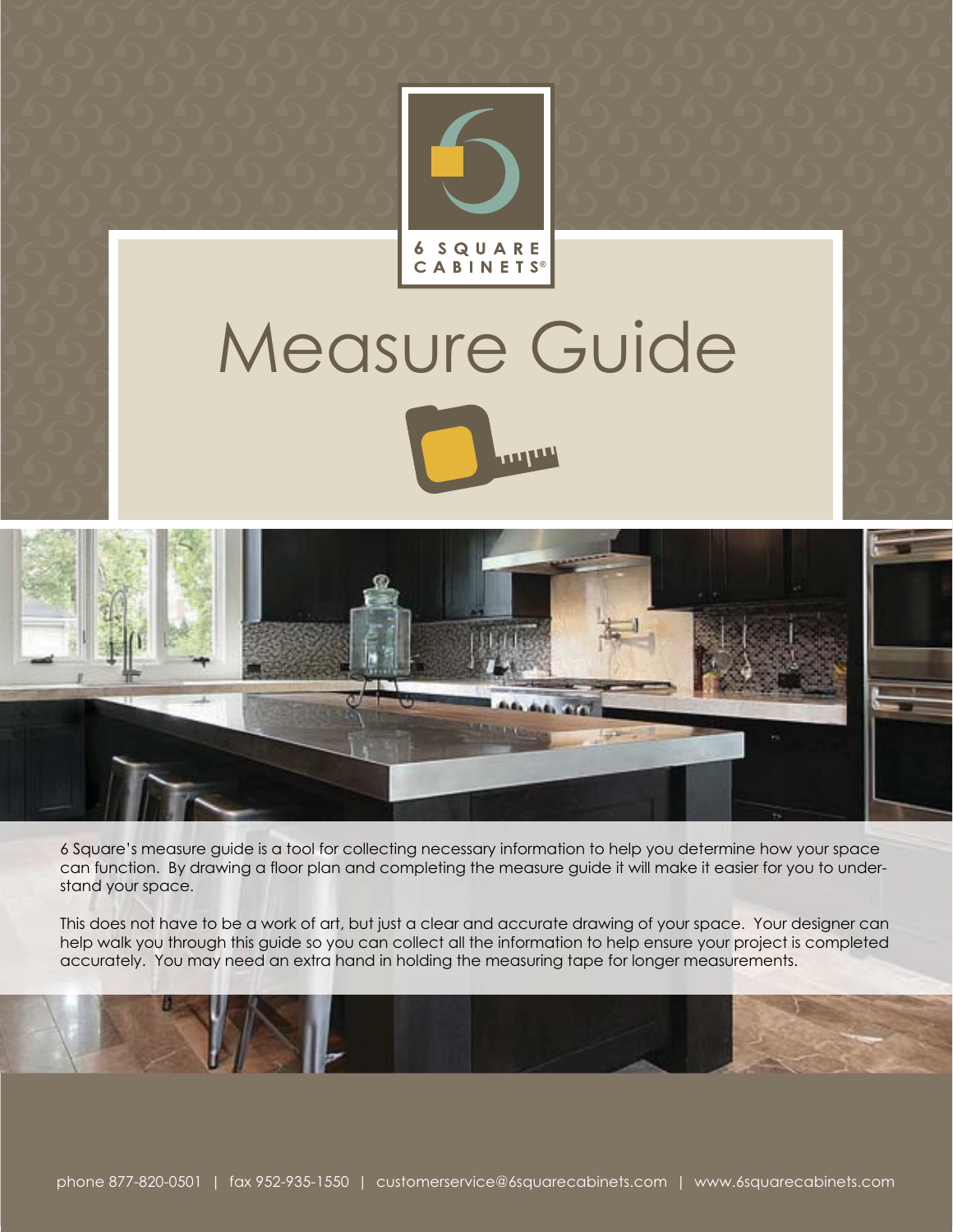

#### **Measure Guide**

page 2 of 6

## **Step1: The Floor Plan**

Your floor plan can be a simple rough drawing of your space. Remember that only accuracy counts, not talent! The example below is only an example. The floor plan will be a critical element throughout your design process and will detail all of the existing walls, doors, windows, and obstructions. Your floor plan does not need to be to scale; it just needs to be neat and clear. Feel free to start with a rough draft and use a pencil for easy changes.



# **Step2: Measuring Your Space**

Begin by measuring the total room wall-to-wall, corner to corner. Again, make sure to record all measurements in inches.

- Measure full length of each wall, beginning in the left corner. Measure the wall in segments and then number each wall for easy reference, example wall #1. Start in the corner and measure to the outside edge of the first opening, such as a door or window.
- Next to each wall, write the name of the adjacent room. Also label walls exterior or interior.
- Provide the measurements from the point on the wall that is nearest the opening to the point that the window or door way opening begins, and then provide the dimension between all openings.
- **Example 10** at the top left of your drawing, number openings, windows and doors in a clockwise order
- . Indicate which way the door swings like this: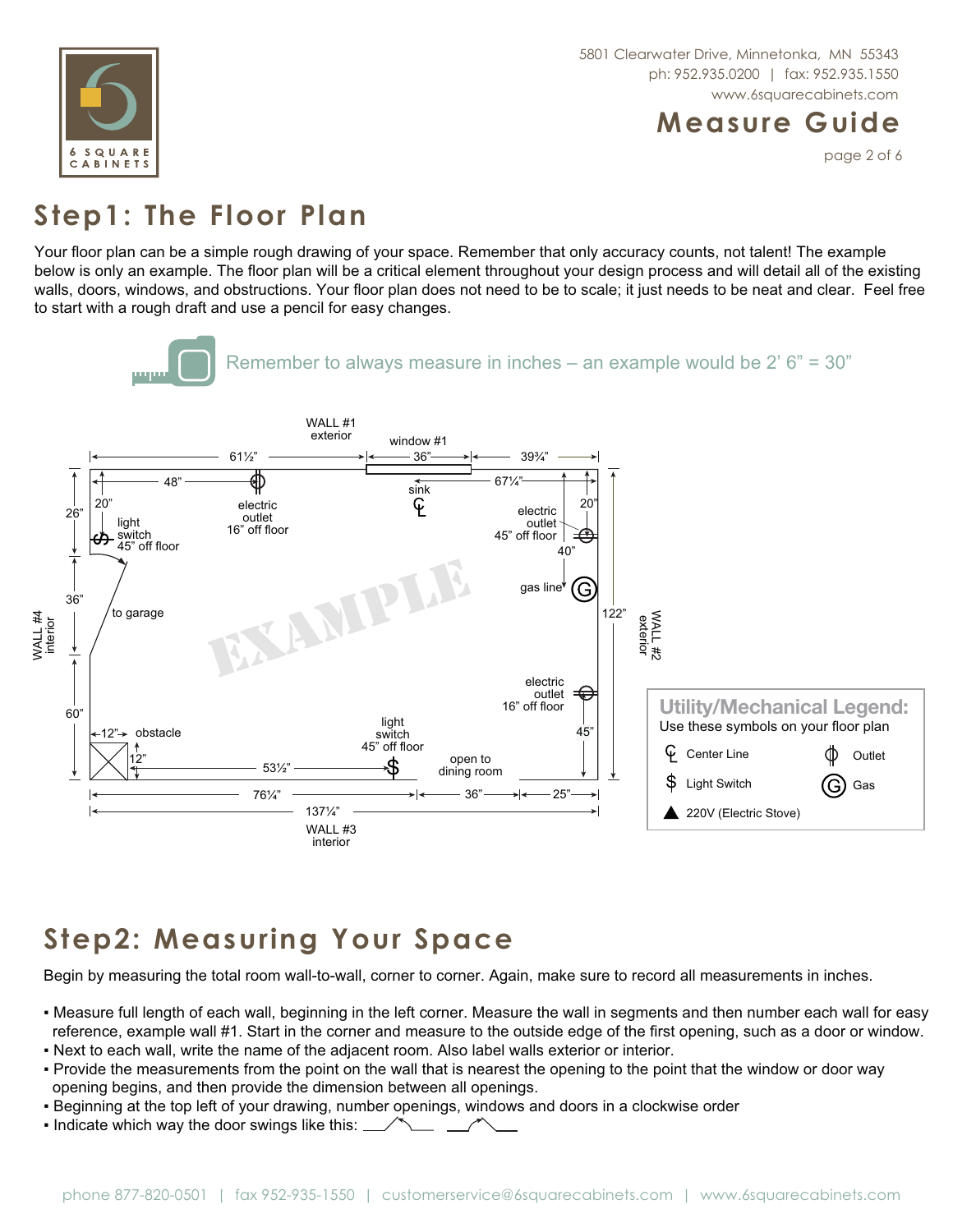

## **Measure Guide**

page 3 of 6

# **Step3: Openings, Windows & Doorways**

- When measuring doors and windows remember that the trim or casing is considered part of the door or window.
- Beginning at the top left of your drawing, number openings, windows and doors in clockwise order. See floor plan example. • Measure all openings from outside trim edge to outside trim edge and include wall space measurements above and below wall  *(Record on charts below)*
- . Be sure to inform your designer if you are keeping or providing new molding or trim casing.

#### **window chart**

|        | measure<br>from floor to<br>window sill | measure<br>window sill to<br>top of window | measure<br>width of<br>window | notes: |
|--------|-----------------------------------------|--------------------------------------------|-------------------------------|--------|
| window |                                         |                                            |                               |        |
|        |                                         |                                            |                               |        |
|        |                                         |                                            |                               |        |
|        |                                         |                                            |                               |        |
|        |                                         |                                            |                               |        |



## **opening & door chart**

| opening | measure<br>from outside<br>trim to outside trim | measure<br>from top of<br>door trim | notes: |
|---------|-------------------------------------------------|-------------------------------------|--------|
| or door | A                                               |                                     |        |
|         |                                                 |                                     |        |
|         |                                                 |                                     |        |
|         |                                                 |                                     |        |
|         |                                                 |                                     |        |



## **Step4: Obstructions**

- . Draw boxes in your floor plan to show the location of any obstructions such as radiators, chimney chases, vents, pipes, exposed plumbing, etc. that you either cannot move, or do not want moved.
- Measure from the point on the wall that is nearest the obstruction to the point on the obstruction nearest the wall. Label the object so we will know what it is: i.e. "radiator", "pipe", etc.

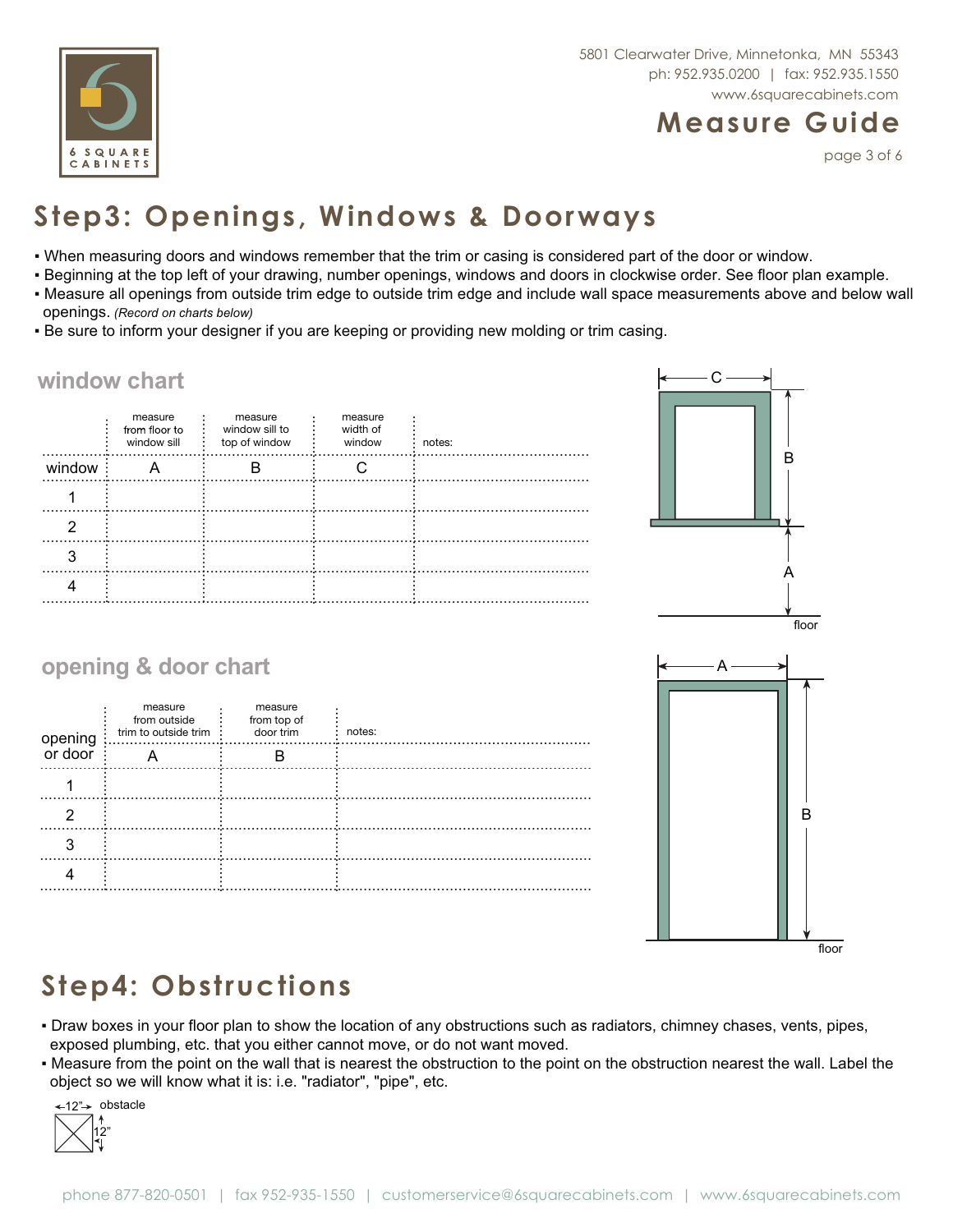

#### **Measure Guide**

page 4 of 6

# **Step5: Ceiling Height & Construction**

- Overall ceiling height is determined by the lowest point in the ceiling combined with the highest point of the floor. Sometimes, especially with older homes, it is a good idea to take measurements in a few different areas of the kitchen. Ceiling heights, even in the same room, can vary. Take three separate ceiling height measurements and use the lowest one
- If you currently have soffits above your cabinets, make sure to measure the height and depth in several areas and make note on the floor plan if you plan to keep them.

| construction details                                                                                                                                                                 |                   | X                      |
|--------------------------------------------------------------------------------------------------------------------------------------------------------------------------------------|-------------------|------------------------|
|                                                                                                                                                                                      |                   |                        |
| Is there attic access? $\Box$ yes $\Box$ no                                                                                                                                          |                   |                        |
| A = Ceiling Height<br>Measure celing height in three (3) areas<br>and write the shortest dimension below:                                                                            | ceiling<br>soffit | Y                      |
|                                                                                                                                                                                      | crown<br>molding  |                        |
| <b>Soffits</b> (the area between the top of wall cabinet and the ceiling)<br>Does the room have soffits?<br>If yes, please mark the diagram to the right<br>$\Box$ yes $\Box$<br> no | wall<br>cabinet   |                        |
| Do you plan to keep the existing soffits?<br>yes $\Box$ no                                                                                                                           | wall              | A<br>ceiling<br>height |
| Do the soffits contain utilities?<br>HVAC, plumbing, electrical, etc<br>yes<br>l no                                                                                                  | base<br>cabinet   |                        |
| <b>Floor</b><br>Is there a basement or crawl space access?<br>$\Box$ yes $\Box$<br> no                                                                                               |                   |                        |
| other considerations                                                                                                                                                                 |                   |                        |

If you are *not* changing the configuration of your kitchen and just replacing the cabinets you may want to think about the existing backsplash height of your countertop, countertop thickness, depth of existing cabinets and current flooring material. New cabinets, countertops and flooring can be different than your present kitchen.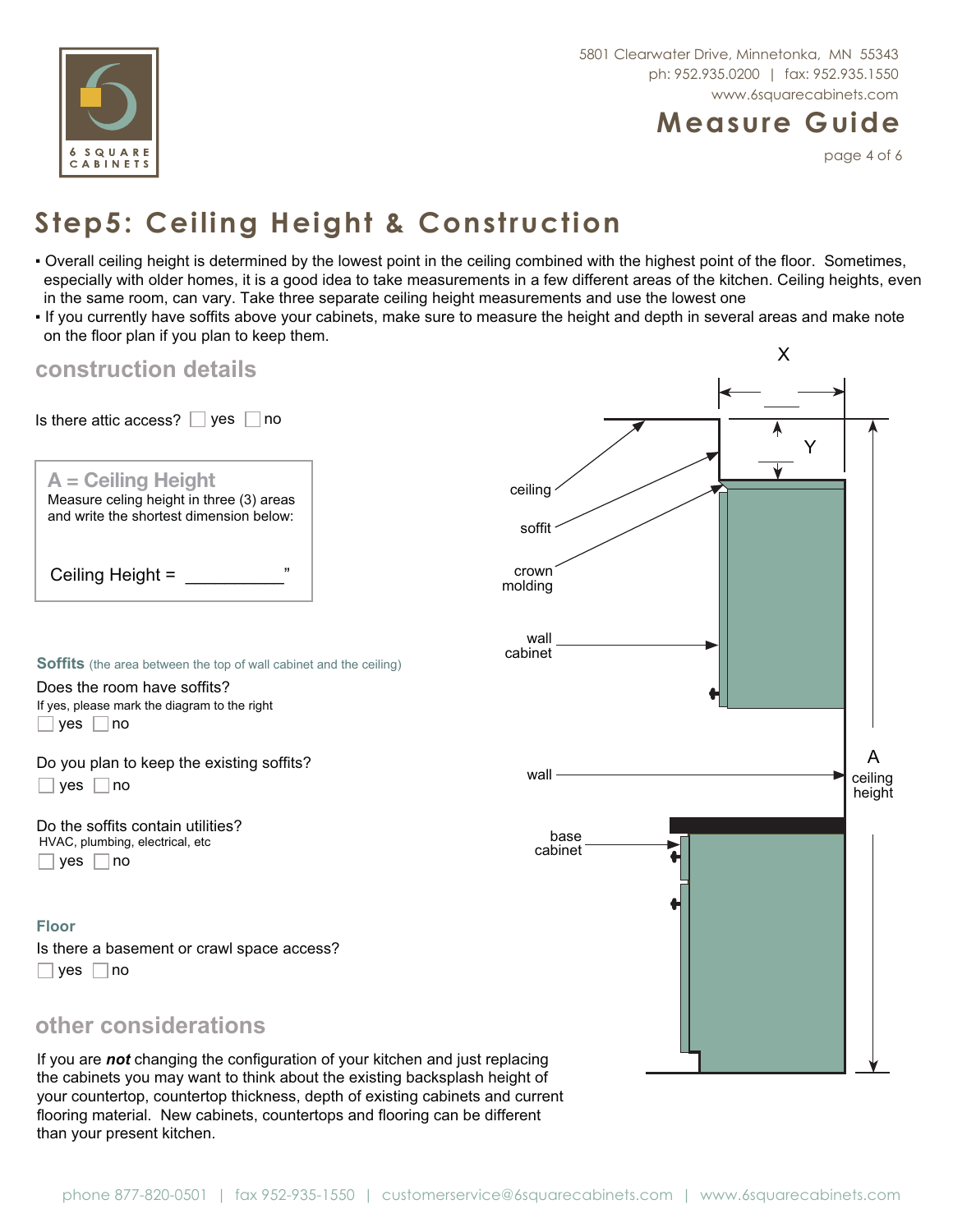

#### **Measure Guide**

page 5 of 6

# **Step6: Utilities & Mechanicals**

- Precise locations of your sink (water lines), stove/oven/range (gas or electrical), electrical outlets, light switch plates, and heat and air conditioning vents/registers need to be located and recorded on your floor plan. This tells us where the utilities come into the space.
- Utilities & mechanicals are measured from the nearest corner or edge of a wall to the center point of the utility or mechanical. Also indicate the height above the floor or below the ceiling, whichever is closer.
- . Using a symbol from our examples provided, indicate location of each utility or mechanical.
- $\bullet$  To avoid too much confusion on one plan, you may wish to do a separate drawing for this purpose.)

#### **existing HVAC vents/registers/radiators**

 $\Box$  yes  $\Box$  no Are there floor or wall mounted registers that will interfere with future cabinets?



## **Step7: Appliances**

Whether you are buying new appliances or using your existing, knowing the dimensions for each appliance will help with the overall accuracy of the design process. Dishwashers & ranges tend to have standard sizes but refrigerators, microwaves, vent hoods, and wall mount ovens vary greatly. Width, depth and height will need to be provided to your designer. Whenever possible, please provide brand and model information that contains appliance dimensions, this will be especially helpful for your installer.

Appliances you plan to have please check box for all that apply - provide dimension in inches (")

| $\Box$ refrigerator                                                                               | dishwasher                      | range/stove                                                                                                                                                                                                                    | cooktop         | microwave |
|---------------------------------------------------------------------------------------------------|---------------------------------|--------------------------------------------------------------------------------------------------------------------------------------------------------------------------------------------------------------------------------|-----------------|-----------|
| $width =$                                                                                         | $width =$                       | $width =$                                                                                                                                                                                                                      | $width =$       | $width =$ |
| height = $\frac{1}{\sqrt{1-\frac{1}{2}}\sqrt{1-\frac{1}{2}}\left(\frac{1}{2}-\frac{1}{2}\right)}$ | height = $\_\_$                 |                                                                                                                                                                                                                                | height = $\_\_$ |           |
| depth = $\_\_$                                                                                    |                                 | depth = $\_\_$                                                                                                                                                                                                                 |                 | $depth =$ |
| $\Box$ exhaust fan/hood                                                                           | wall oven                       | other contract of the contract of the contract of the contract of the contract of the contract of the contract of the contract of the contract of the contract of the contract of the contract of the contract of the contract |                 |           |
|                                                                                                   |                                 |                                                                                                                                                                                                                                |                 |           |
| width = $\frac{1}{2}$                                                                             |                                 |                                                                                                                                                                                                                                |                 |           |
| height = $\_\_$                                                                                   | height = $\_\_\_\_\_\_\_\_\_\_$ |                                                                                                                                                                                                                                |                 |           |

#### **Step8: Lighting**

Make sure to communicate to your designer if you will be changing or adding lighting. You may need to provide all light placements during the design process. Other considerations are additional switch plates, electrical outlets - including GFI outlets.